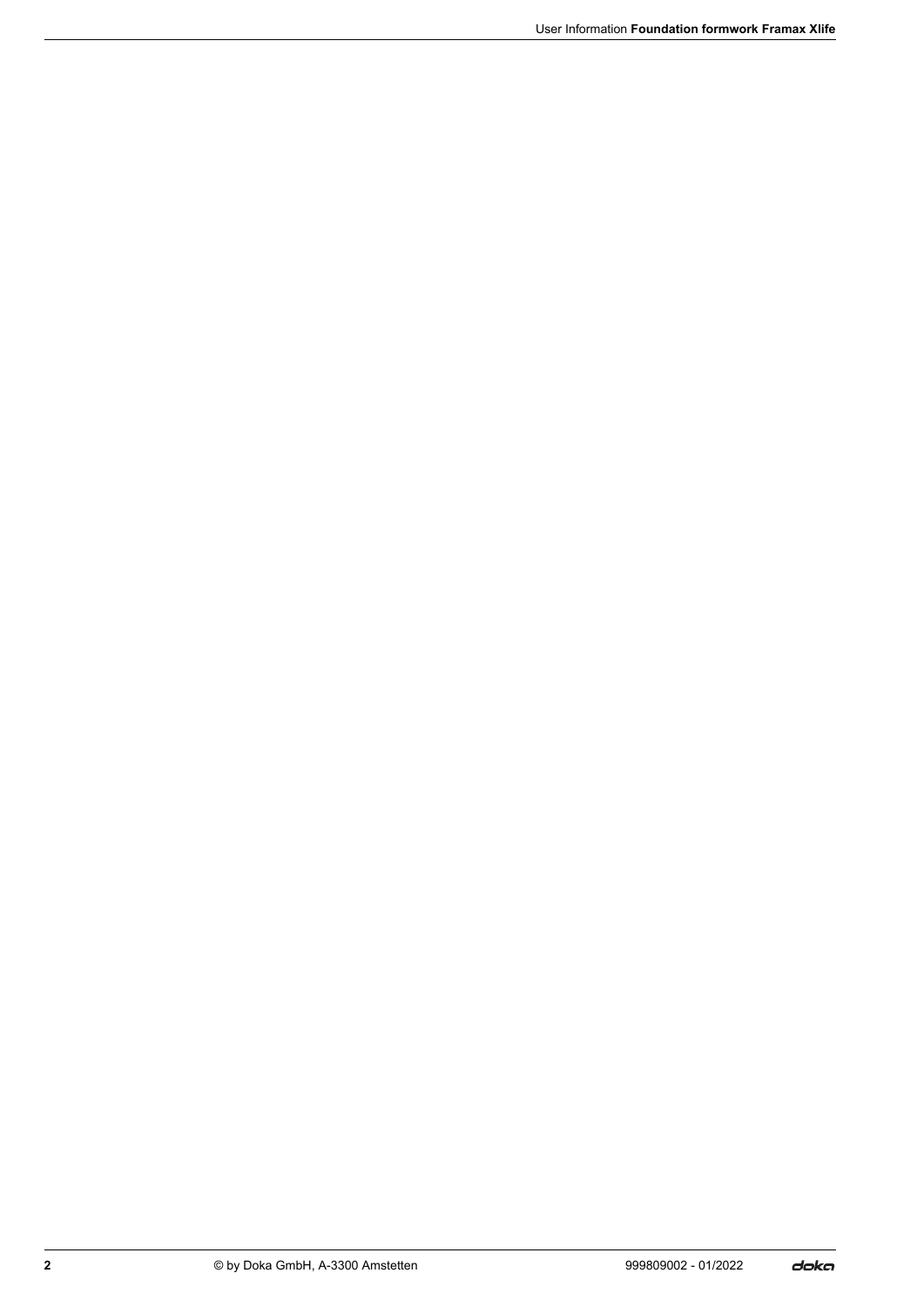# **System description**

#### **Framax Xlife panels can also be used for foundations.**

This is particularly advantageous where it is intended to continue using the same panels for the walls. Foundations can quickly be formed with any of the panels, with

the panels either upright or horizontal. Quick acting clamps and a blow with the hammer are all it takes to join the panels. Length closures and corners are just as easy to solve here as they are on "normal" walls. A range of practical accessories makes this work easier.



### **NOTICE**

 $\mathbf{I}$ 

This document is only valid in combination with the following underlying document: 'Framed formwork Framax Xlife' User Information booklet.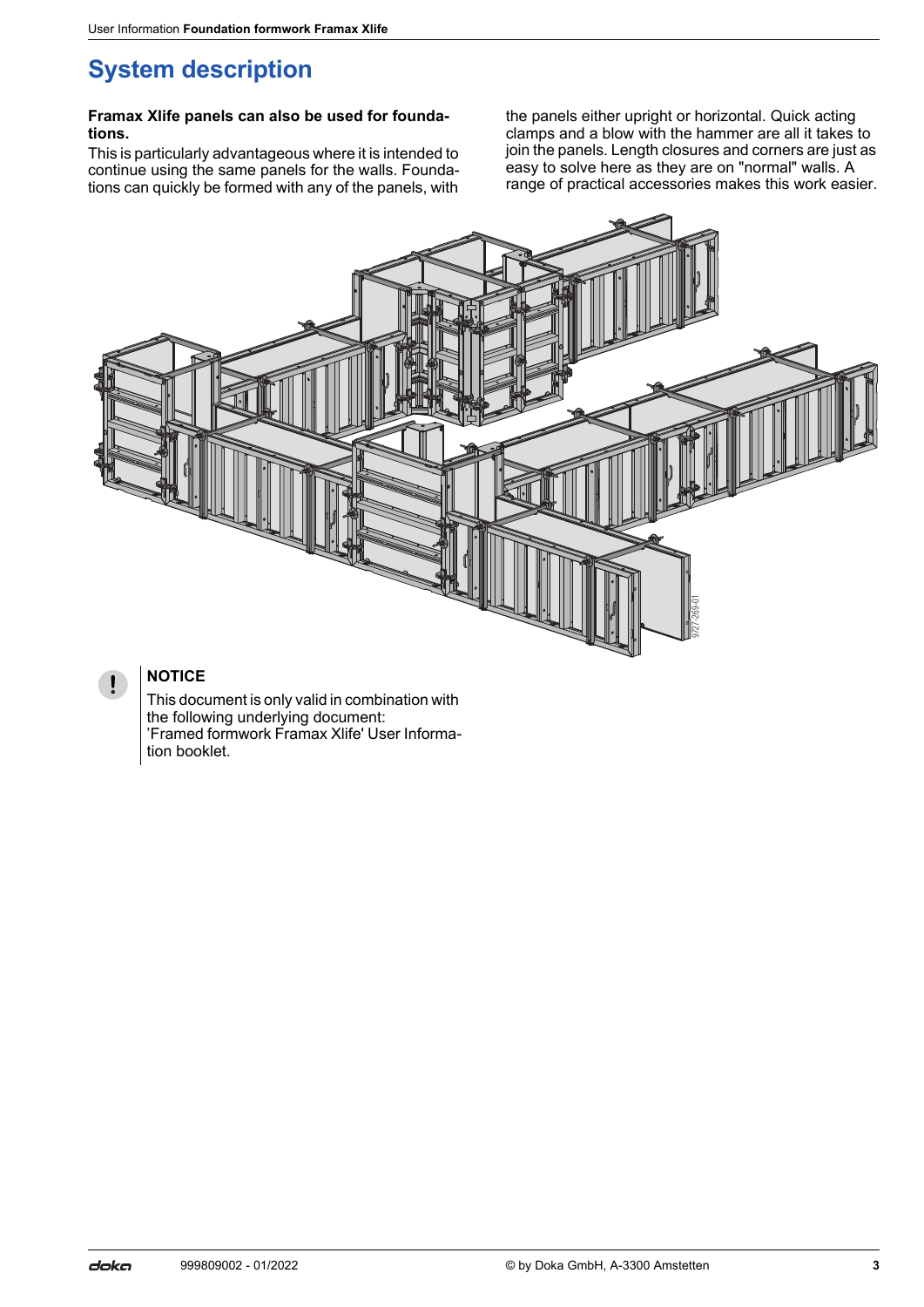# **Tying the panels**

#### **Note:**

Seal off unneeded form-tie sleeves with **Universal plugs R20/25**.

## **Tying at top**

#### **Number of ties, Framax Xlife panel longside horizontal:**

| Panel length | Pour height   | Head anchors or tie-<br>holder brackets |
|--------------|---------------|-----------------------------------------|
| 2.70m        | up to 1.35m   |                                         |
|              | up to $0.90m$ |                                         |
| 3.30m        | up to 1.35m   | $3(2^*)$                                |
|              | up to $0.90m$ |                                         |

\* ... valid for tie-holder bracket

#### **Number of ties, Framax Xlife panel longside vertical:**

| Panel width   | Head anchors or tie-<br>holder brackets |
|---------------|-----------------------------------------|
| 1.35m         |                                         |
| 0.30 to 0.90m | $4 * *$                                 |

\*\* ... only at every second panel

### Framax head anchor

- Tie rod is held above panel (not in the concrete)
- **Tension bracing and compression bracing using just** one tool.
- Wall thickness adjustable in 5-mm grid
- For foundation formwork of up to 1.35 m in height.

#### **Adjusting wall thickness at the head anchor:**



- **A** Framax head anchor 15-40cm
- **B** Framax head anchor 15-100cm
- **C** Adjusting unit
- **D** Notch = measuring point

#### **Framax head anchor:**

Permitted tensile force: 10 kN Permitted compressive force: 10 kN

### Tie-holder bracket

- **Tie rod is held above panel (not in the concrete)**
- **Form-tie spacing freely selectable**



- **A** Framax tie-holder bracket
- **B** Tie rod 15.0mm
- **C** Super plate 15.0
- **D** Wooden spacer

### **Framax tie-holder bracket:**

Permitted capacity: 15 kN



To prevent soiling of the tie rods placed across the top of the concrete, we recommend using Plastic tubes 22mm.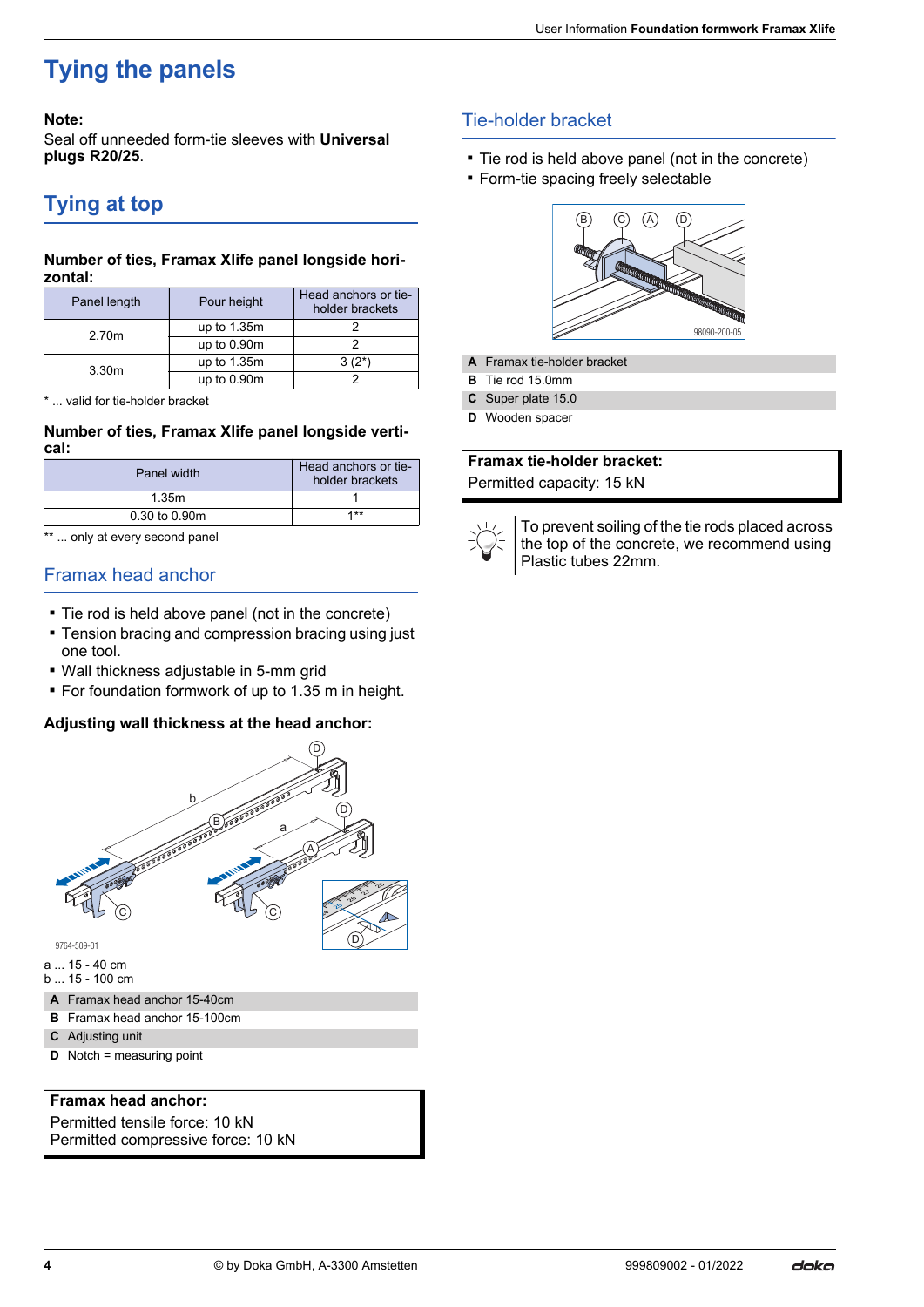# **Tying at bottom**

### Foundation clamp and perforated tape

▪ Wall thicknesses can be formed in 5 cm grid



- **A** Framax foundation clamp
- **B** Doka perforated tape 50x2.0mm 25m (expendable)

#### **Permissible load** for a form-tie point with the Framax foundation clamp and Doka perforated tape is **12 kN**.

#### **Doka perforated tape 50x2.0mm 25m**



- a ... 18 mm
- b ... 50 mm
- Z ... Length of tape cut: wall thickness + 40 cm

#### **Number of foundation clamps and perforated tapes:**

|       | Panel length      | Pour height   | Foundation clamp<br>and perforated tape |
|-------|-------------------|---------------|-----------------------------------------|
| 2.70m | up to $1.20m$     |               |                                         |
|       |                   | up to $0.90m$ |                                         |
|       | 3.30 <sub>m</sub> | up to $1.20m$ |                                         |
|       |                   | up to 0.90m   |                                         |

### Horizontal bracing (site-provided)

In very narrow trenches, the bottom tie can be replaced by a horizontal bracing.



**A** Horizontal bracing

### Floor fixing plate and express anchor

- No site-provided distance protector
- No form ties in the concrete
- No form ties in the area of the joint-sealing tape
- **E** Block foundations possible

### **NOTICE**

 $\mathbf{\mathsf{I}}$ 

Use Framax floor fixing plates only on foundation slabs and concrete floor-slabs.



- **A** Framax floor fixing plate
- **B** Framax Xlife panel
- **D** Doka express anchor 16x125mm
- **E** Foundation slab / concrete floor-slab
- ► Engage the Framax floor fixing plate in the frame profile and fix with Doka express anchor 16x125mm.



Follow the directions in the 'Doka express anchor 16x125mm' Fitting Instructions!

बाहेडूड<br>Intal br<br>All brand brand brand brand brand brand brand brand brand brand brand brand brand brand brand brand brand and brand and brand follow<br>X floor x Xlife<br>Befor and Followanch<br>Befor anch Befor and frixing<br>for Before drilling the holes for the express anchors, temporarily secure the Framax floor fixing plates (8x12 mm slots integrated). for example with steel nails or bolts set with a compressed-air nailing gun or a bolt-setting tool.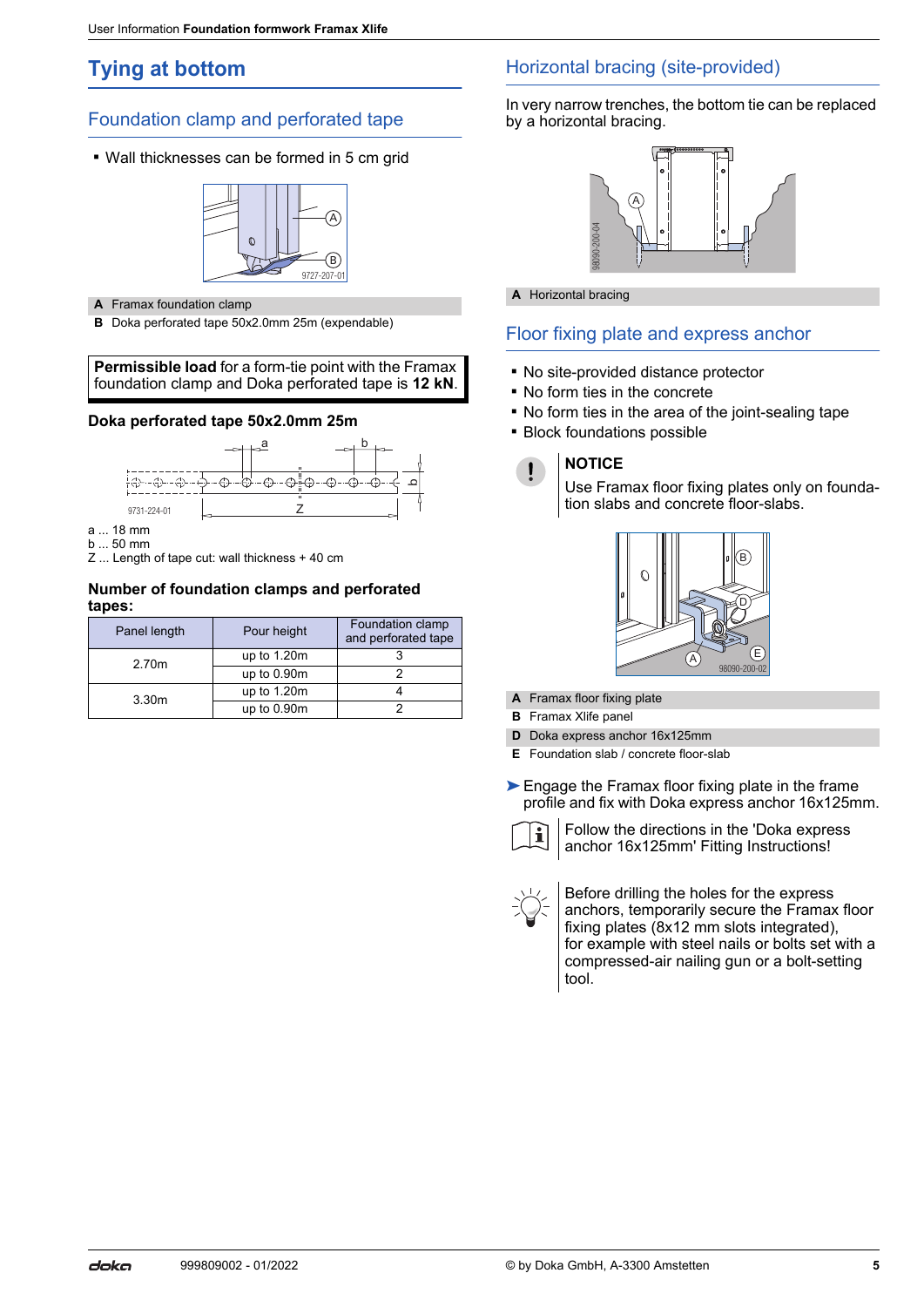### **Structural design**



a ... min. 20 cm Distance from outside edge of panel: min. 15 cm

#### **A** Framax floor fixing plate



Horizontal load F<sub>h</sub> in frame profile [kN]

|     | Characteristic cube compressive<br>strength of the concrete $f_{ck, cube}$ | Max. anchoring load<br>$F_{\text{exist}}$<br>۲ď |         |
|-----|----------------------------------------------------------------------------|-------------------------------------------------|---------|
| (A) | 10 N/mm <sup>2</sup> (C8/10 grade concrete)                                | 9.2 kN                                          | 13.8 kN |
| (B) | 15 N/mm <sup>2</sup> (C12/15 grade concrete)                               | 11 2 kN                                         | 16.8 kN |
|     | $(C)$ 20 N/mm <sup>2</sup> (C16/20 grade concrete)                         | 12 9 kN                                         | 194 kN  |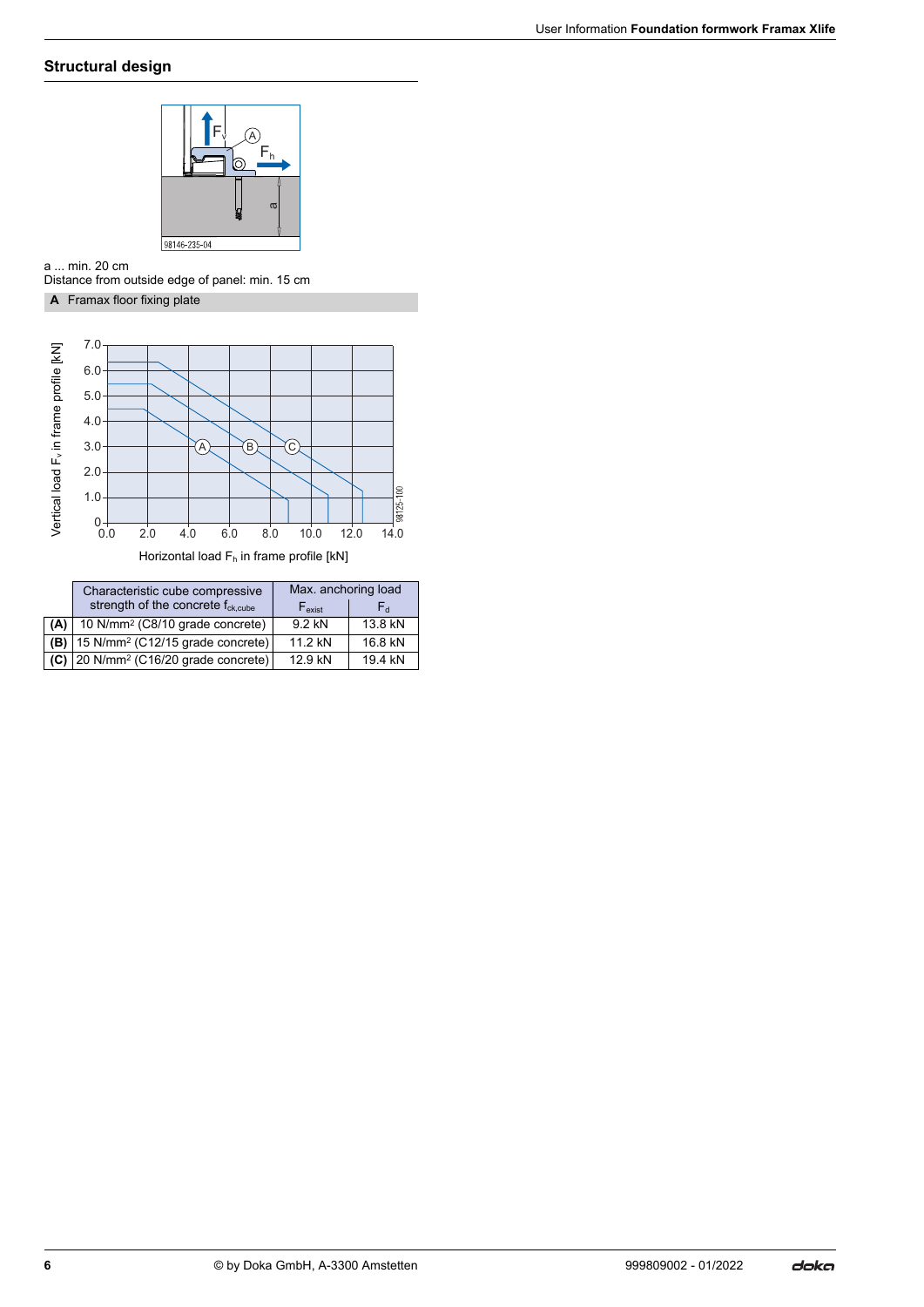# **Design of the foundation formwork**

# **Pour heights of up to 0.90 m**

With panels of up to 0.90 m in width, the foundation clamp allows you to tie the panels above the concrete.

### **Panel, width 0.90 m, longside horizontal:**



- 
- **B** Tie rod 15.0mm **C** Super plate 15.0
- **D** Doka perforated tape
- **E** Wooden spacer

### **Example: Panel width 0.45 + 0.30m**



# **Pour heights of up to 1.20 m**

The foundation clamps are fixed in the continuous hardware slot integrated in the waling profiles of the panels 1.35x2.70 m, using the **Framax clamping bolt 4-8cm**.

#### **Panel, width 1.35m, longside horizontal:**





a ... max. 120 cm

- **A** Framax foundation clamp
- **B** Framax clamping bolt 4-8cm
- **C** Super plate 15.0
- **D** Doka perforated tape
- **E** Framax head anchor or Framax tie-holder bracket \*)

\*) + Tie rod 15,0mm + Super plate 15.0 + Wooden spacer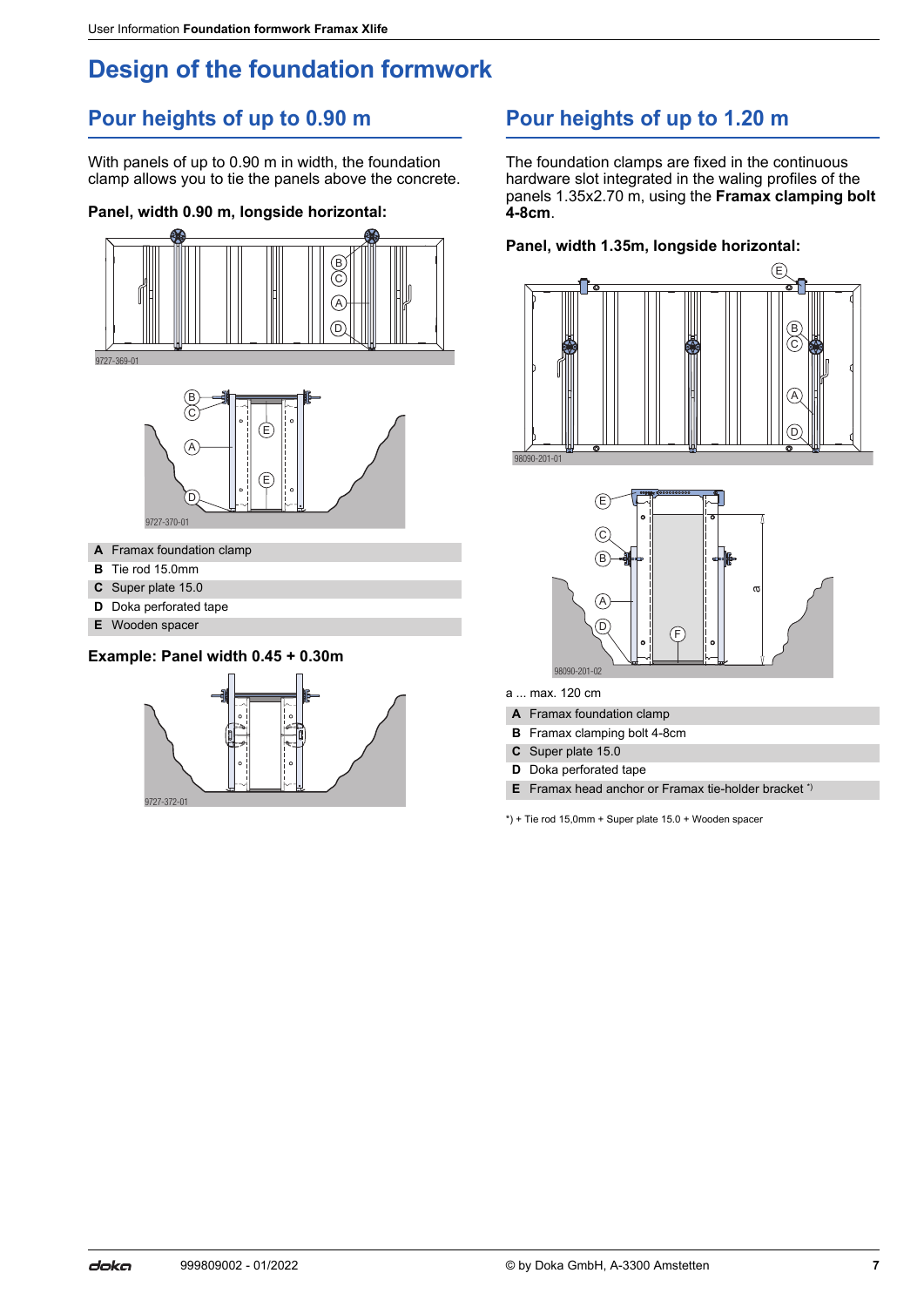# **Pour heights of up to 1.35 m**

In the example below, one form-tie is sufficient for the height shown.

### **Panel, height 1.35 m, longside vertical:**





- **A** Framax Xlife panel 1.35x1.35m
- **B** Anchor system 15.0:
- **C** Wooden spacer or Framax head anchor

### **NOTICE**

Ţ

Be sure to fit the wooden spacers exactly as shown!

# **Variant with floor fixing plates and express anchors**





- **A** Framax floor fixing plate + Doka express anchor 16x125mm
- **B** Framax Xlife panel
- **C** Framax head anchor
- **E** Foundation slab / concrete floor-slab

# **Shoring the panel**

With the aid of a connecting timber and an in-place timber brace, you can brace the panels so that they stand firmly.



- **A** Connecting timber
- **B** Framax wedge clamp
- **C** Timber brace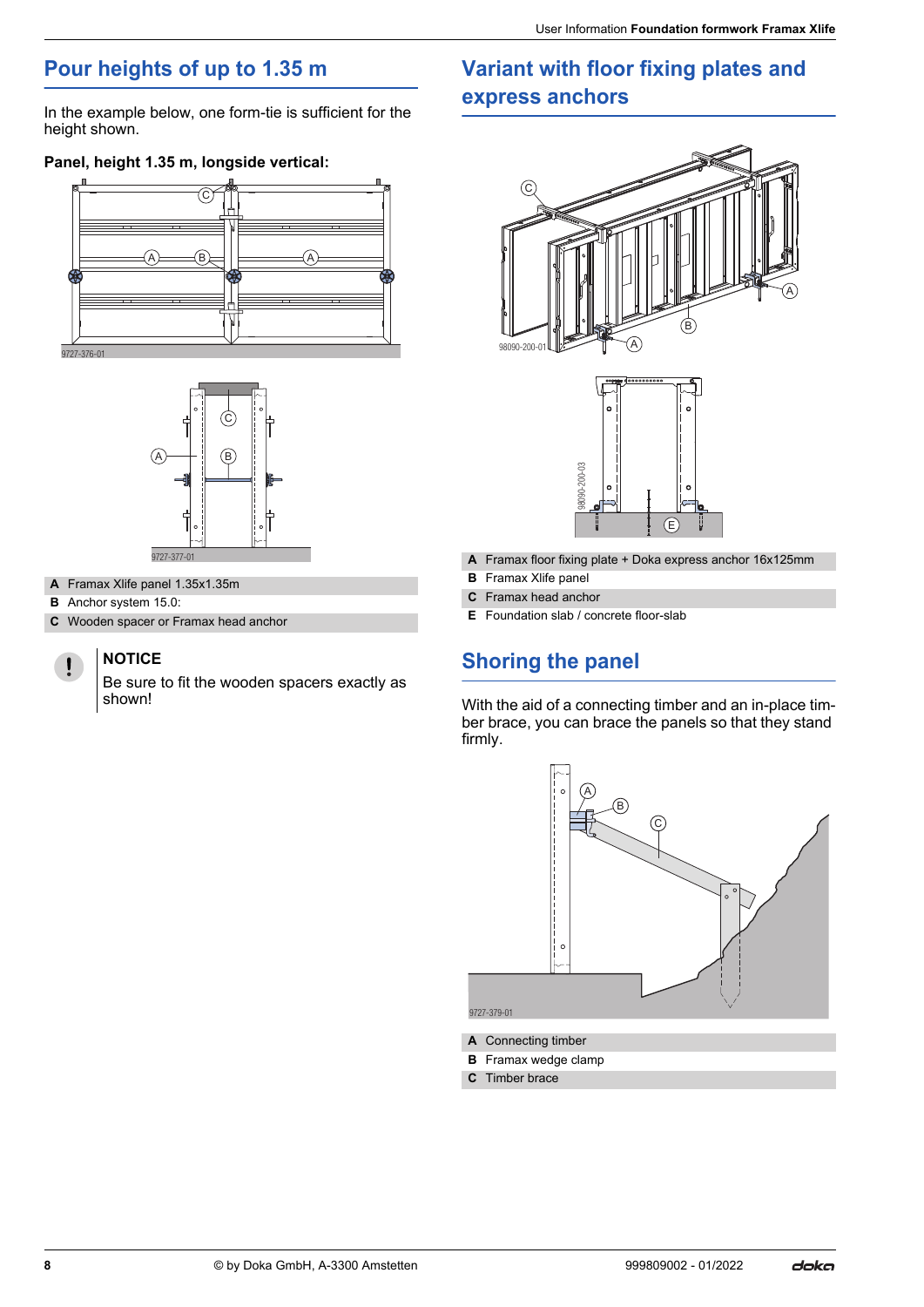# **Slab stop-end with Supporting construction**

The Supporting construction is used for erecting nontied, single-sided formwork up to 1.20 m high (e.g. stop ends of floor slabs).



- **A** Supporting construction
- **B** Framax clamping bolt 4-8cm
- **C** Super plate 15.0

#### **NOTICE**  $\mathbf{I}$

Transfer the vertical and horizontal forces by suitable means!

e.g.:

- 2 ground nails per Supporting construction.
- Anchoring with dowel in the blinding layer.



| Pour height<br>$h$ [m] | Influence width<br>[m] | <b>Vertical force</b><br>V [kN] | Horizontal force<br>$H$ [ $kN$ ] |
|------------------------|------------------------|---------------------------------|----------------------------------|
| 0.30                   | 3.00                   | 0.00                            | 3.40                             |
| 0.45                   | 3.00                   | 0.20                            | 7.60                             |
| 0.60                   | 1.80                   | 1.00                            | 8.10                             |
| 0.75                   | 1.15                   | 1.80                            | 8.10                             |
| 0.90                   | 0.80                   | 2.60                            | 8.10                             |
| 1.05                   | 0.60                   | 3.40                            | 8.10                             |
| 1.20                   | 0.45                   | 4.10                            | 8.10                             |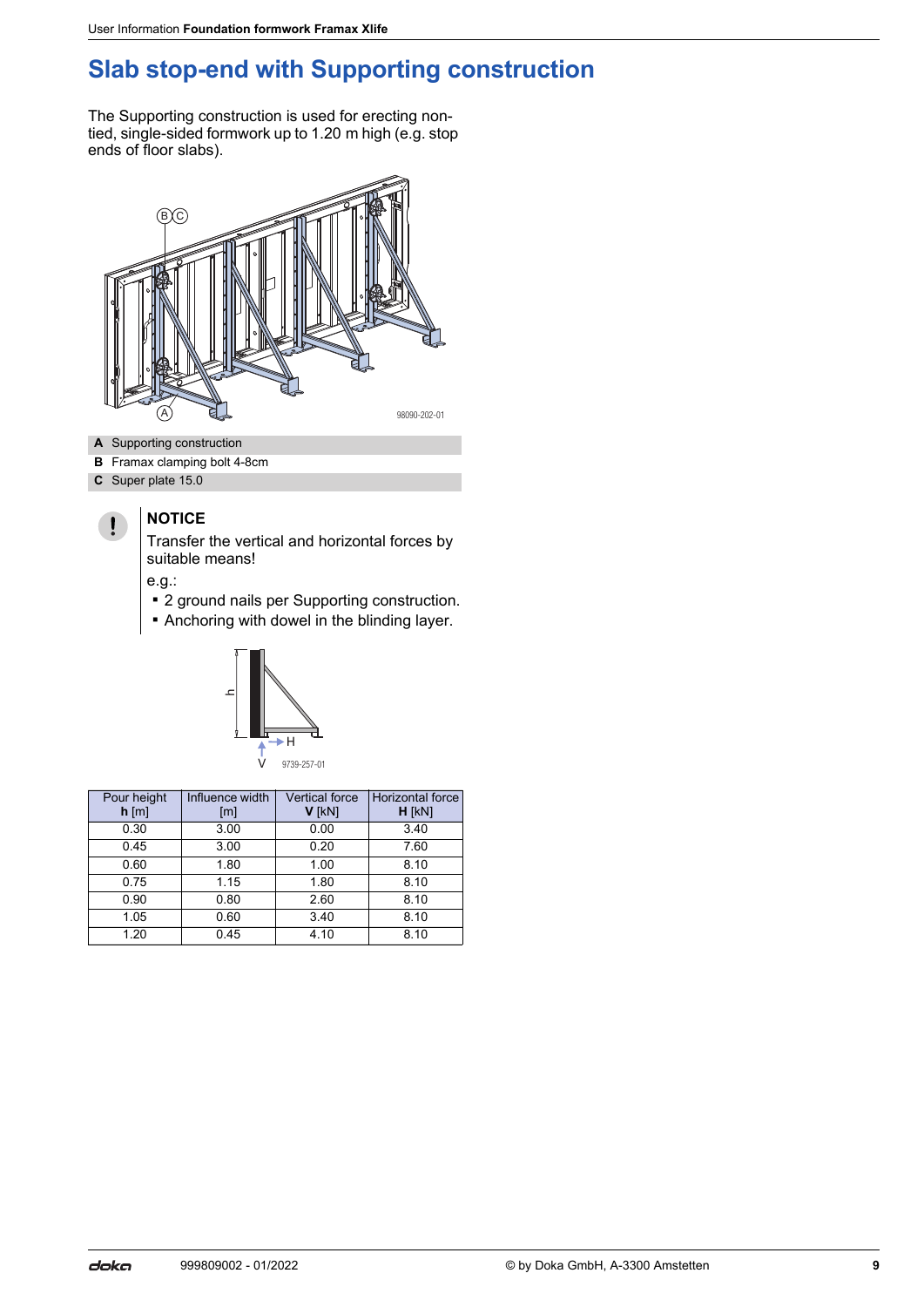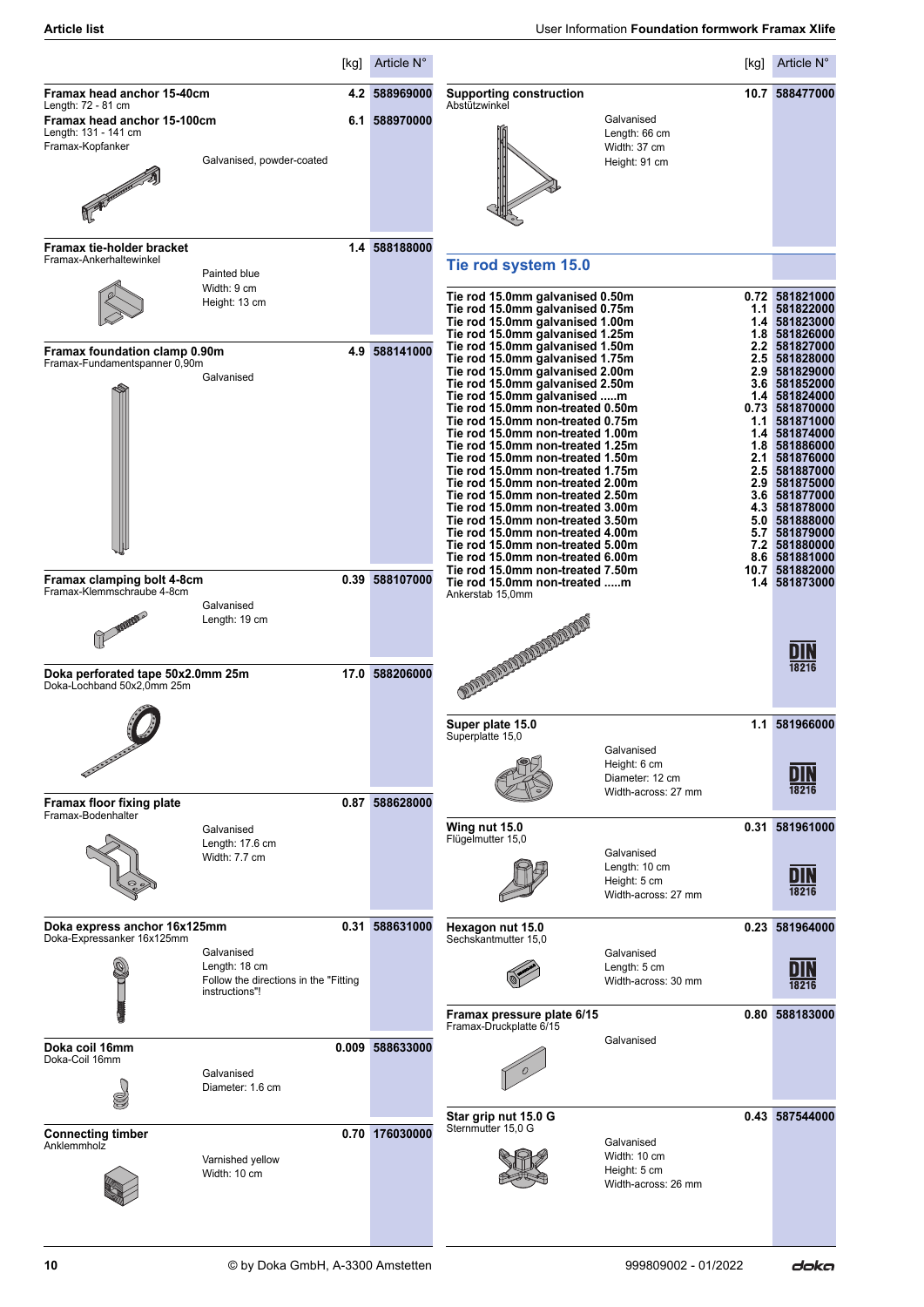[kg] Article N°

|                                                                                    |                                            | [kg]         | Article N°                               |
|------------------------------------------------------------------------------------|--------------------------------------------|--------------|------------------------------------------|
| Angle anchor plate 12/18<br>Winkelplatte 12/18                                     |                                            | 1.5          | 581934000                                |
|                                                                                    | Galvanised                                 |              |                                          |
| Distance piece 20cm<br>Distance piece 25cm<br>Distance piece 30cm<br>Distanzhalter |                                            | 0.05<br>0.06 | 0.04 581907000<br>581908000<br>581909000 |
|                                                                                    | PE<br>Grey<br>Blue                         |              |                                          |
| Plastic tube 22mm 2.50m<br>Kunststoffrohr 22mm 2,50m                               |                                            |              | 0.45 581951000                           |
|                                                                                    | <b>PVC</b><br>Grey<br>Diameter: 2.6 cm     |              |                                          |
| Universal cone 22mm<br>Universal-Konus 22mm                                        |                                            | 0.005        | 581995000                                |
|                                                                                    | Grey<br>Diameter: 4 cm                     |              |                                          |
| Plug 22mm<br>Verschlussstopfen 22mm                                                |                                            | 0.003        | 581953000                                |
|                                                                                    | PE<br>Grey                                 |              |                                          |
| Protective cap 15.0/20.0<br>Schutzkappe 15,0/20,0                                  |                                            | 0.03         | 581858000                                |
|                                                                                    | Yellow<br>Length: 6 cm<br>Diameter: 6.7 cm |              |                                          |
| Tie-rod wrench 15.0/20.0<br>Ankerstabschlüssel 15,0/20,0                           |                                            |              | 1.8 580594000                            |
|                                                                                    | Galvanised                                 |              |                                          |
| <b>Friction type ratchet SW27</b><br>Freilaufknarre SW27                           |                                            | 0.49         | 581855000                                |
| <b>IID</b>                                                                         | Manganese-phosphated<br>Length: 30 cm      |              |                                          |
| Box spanner 27 0.65m                                                               |                                            | 1.9          | 581854000                                |
| Steckschlüssel 27 0,65m<br><b>CONTRACTOR</b>                                       | Galvanised                                 |              |                                          |
|                                                                                    |                                            |              |                                          |